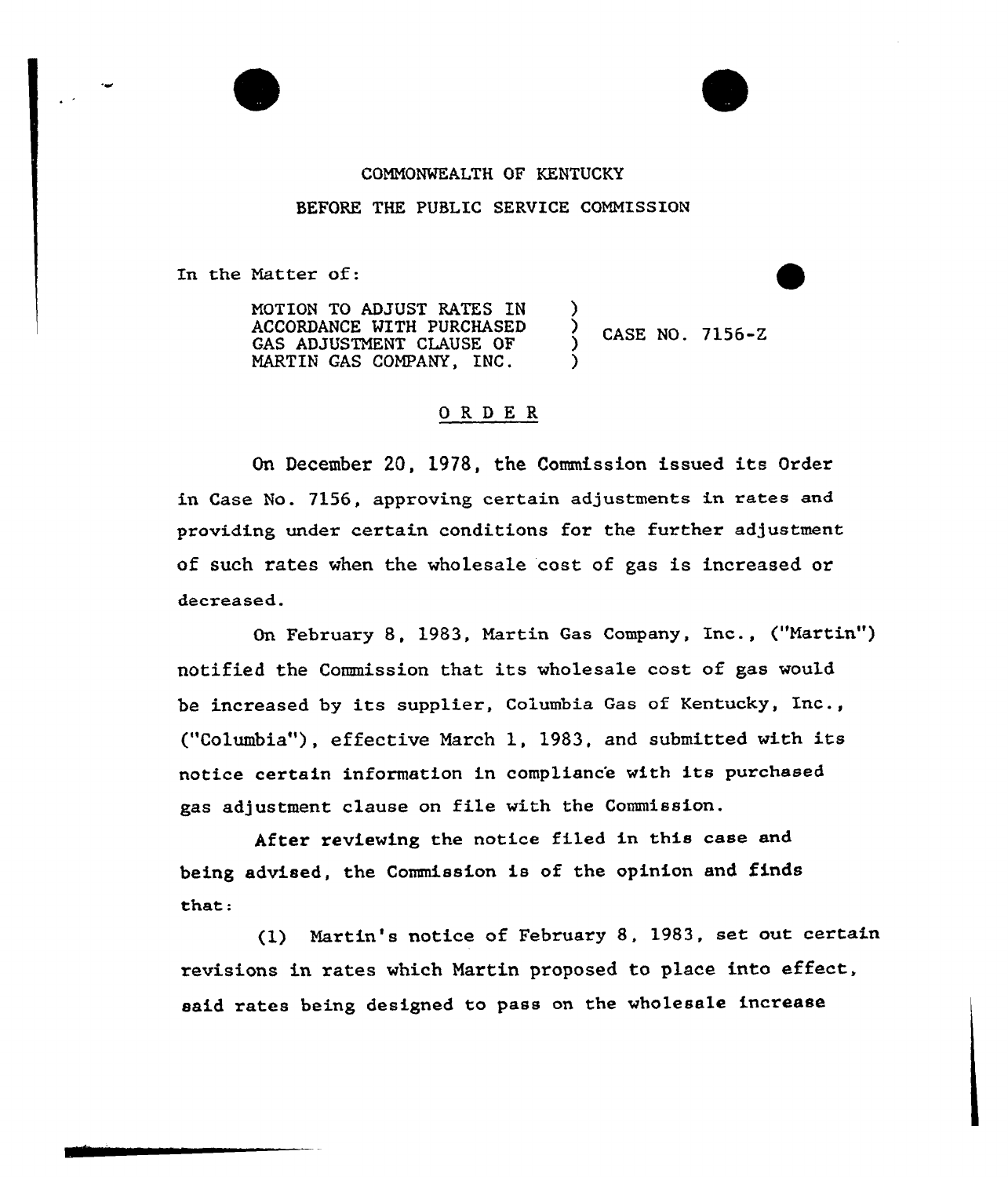in price of its supplier in the amount of  $$13,074$  or  $22.8$ cents per Mcf.

(2) Nartin's adjustment in rates under the purchased gas adjustment clause approved by the Commission in its Order in Case No. 7156, dated December 20, 1978, is fair, just and reasonable and in the public interest and should be allowed to be effective with gas supplied on and after March 1, 1983.

IT IS THEREFORE ORDERED that the rates in Appendix <sup>A</sup> be and they hereby are approved, effective for gas supplied on and after March 1, 1983.

IT IS FURTHER ORDERED that for the purpose of the future application of the purchased gas adjustment clause of Martin the base rate for purchased gas shall be:

### Commodity

| herein.                                                    |                  |  |  |  |
|------------------------------------------------------------|------------------|--|--|--|
| its revised tariff sheets setting out the rates approved   |                  |  |  |  |
| date of this Order, Martin shall file with this Commission |                  |  |  |  |
| IT IS FURTHER ORDERED that within 30 days after the        |                  |  |  |  |
| Southeastern Gas Company                                   | $0.140$ per Mcf  |  |  |  |
| Columbia Gas of Kentucky, Inc.                             | $$6.016$ per Mcf |  |  |  |

Done at Frankfort, Kentucky, this lat day of March, 1983.

PUBLIC SERVICE COMMISSION

Vice Chairman/

Commissioner (

ATTEST:

**Secretary**